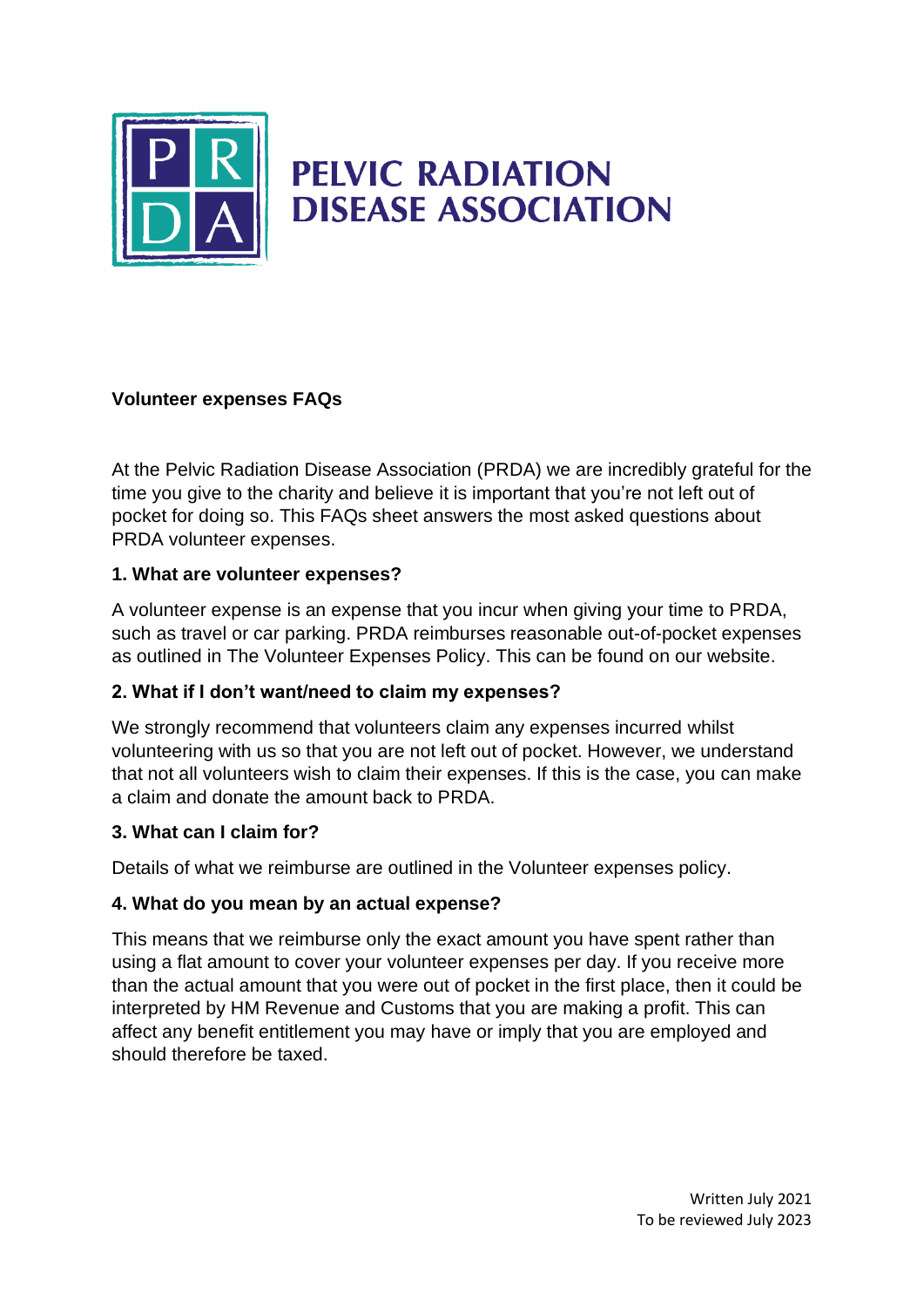## **5. What do I need to make a claim?**

To make a claim you will need the following things:

● full detailed proof of purchase e.g., receipts or an itemised bill highlighting the items you are claiming for

• a volunteer expenses form. This can be found on the PRDA website, or your Staff Contact can send you a copy.

● your bank details – these can be added to the volunteer expenses form

#### **6. How will you handle this personal information?**

By making a volunteer expense claim, you will be asked to supply certain details, including address and contact information and bank details. We collect this information to process your expenses claim only. We keep details on record within our finance database for statutory accounting reasons and to be able to expediate any subsequent claims in line with current data protection regulations. No details from the finance database are ever used for any purpose other than to make payment and are never passed to any third party.

# **7.What if I didn't get a receipt for something I have purchased?**

Wherever possible you should obtain a detailed receipt for items purchased. However, we understand that this may not always be possible - for example when claiming for items such as road toll charges. In these cases, you should clearly state on the expenses form that no receipt was available.

#### **8. How long will it take to process my claim?**

We do not want to leave you out of pocket, so we aim to process all volunteer expense claims within four weeks from the date the form was submitted. If information is incorrect or missing, we will contact you as quickly as possible to resolve the issue.

#### **9. How will the money be reimbursed to me?**

We know people prefer to receive their expenses in different ways. That is why we offer two different options:

● BACS - This is a transfer of money directly into your bank account. We prefer to reimburse your expenses directly into your bank account as this is quicker for you and saves the charity money. The first time you claim expenses by BACS you will also need to complete the bank details section on the volunteer expense claim form.